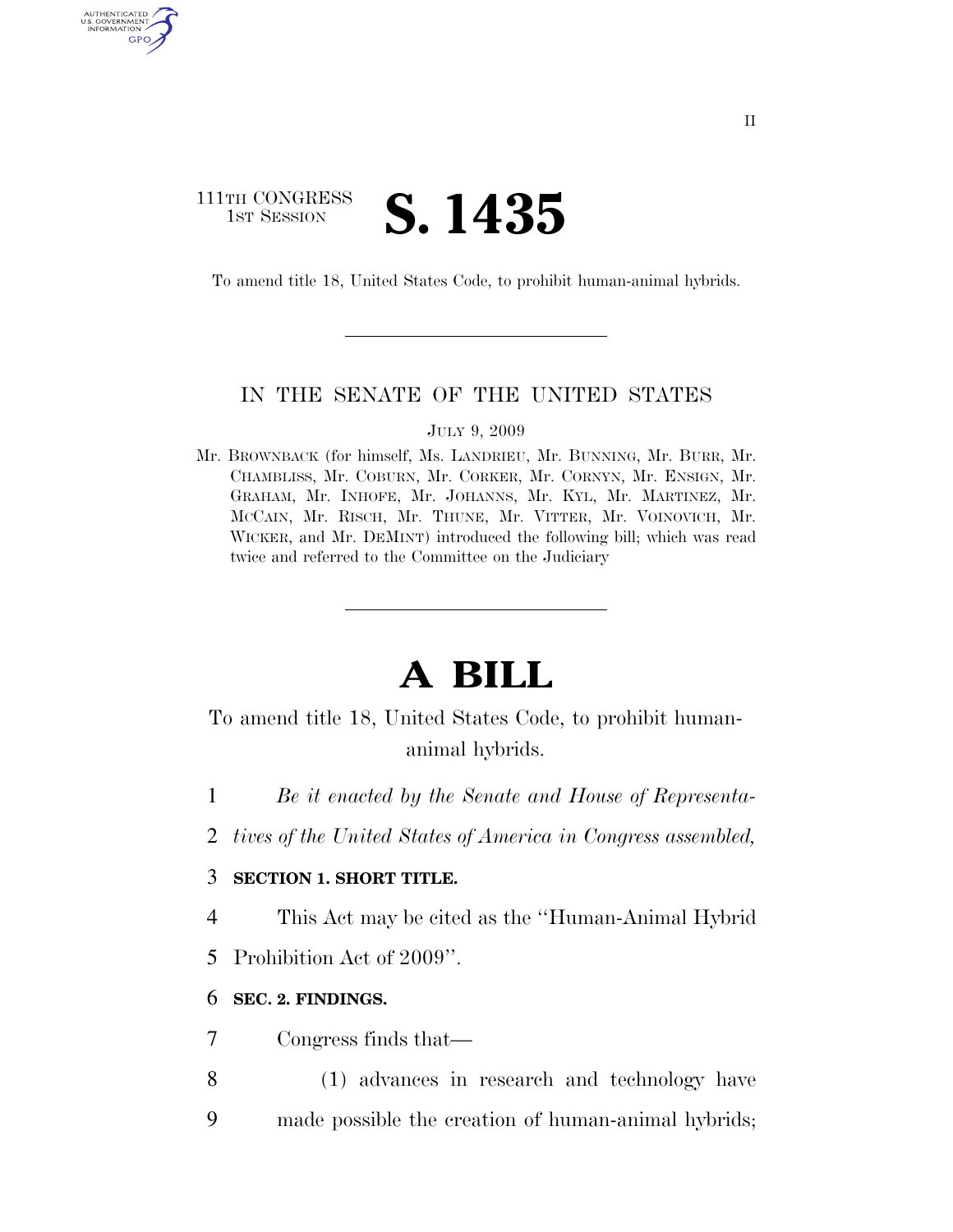| (2) human-animal hybrids are grossly unethical                              |
|-----------------------------------------------------------------------------|
| because they blur the line between human and ani-                           |
| mal, male and female, parent and child, and one in-                         |
| dividual and another individual;                                            |
| (3) human dignity and the integrity of the                                  |
| human species are compromised by human-animal                               |
| hybrids;                                                                    |
| (4) the uniqueness of individual human beings                               |
| is manifested in a particular way through their brain                       |
| and their reproductive organs/cells; and                                    |
| (5) with an increase in emerging zoonotic infec-                            |
| tion threatening the global public health, human-ani-                       |
| mal hybrids present a particularly optimal means of                         |
| genetic transfers that could increase the efficiency or                     |
| virulence of diseases threatening both humans and                           |
| animals.                                                                    |
| SEC. 3. PROHIBITION ON HUMAN-ANIMAL HYBRIDS.                                |
| Part I of title 18, United States Code, is amended                          |
| by inserting after chapter 51 the following:                                |
| "CHAPTER 52-HUMAN-ANIMAL HYBRIDS                                            |
| "Sec.<br>"1131. Definitions.<br>"1132. Prohibition on human-animal hybrids. |
| "§1131. Definitions                                                         |
| "In this chapter the following definitions apply:                           |
|                                                                             |

- 23 ''(1) HUMAN-ANIMAL HYBRID.—The term
- 'human-animal hybrid' means—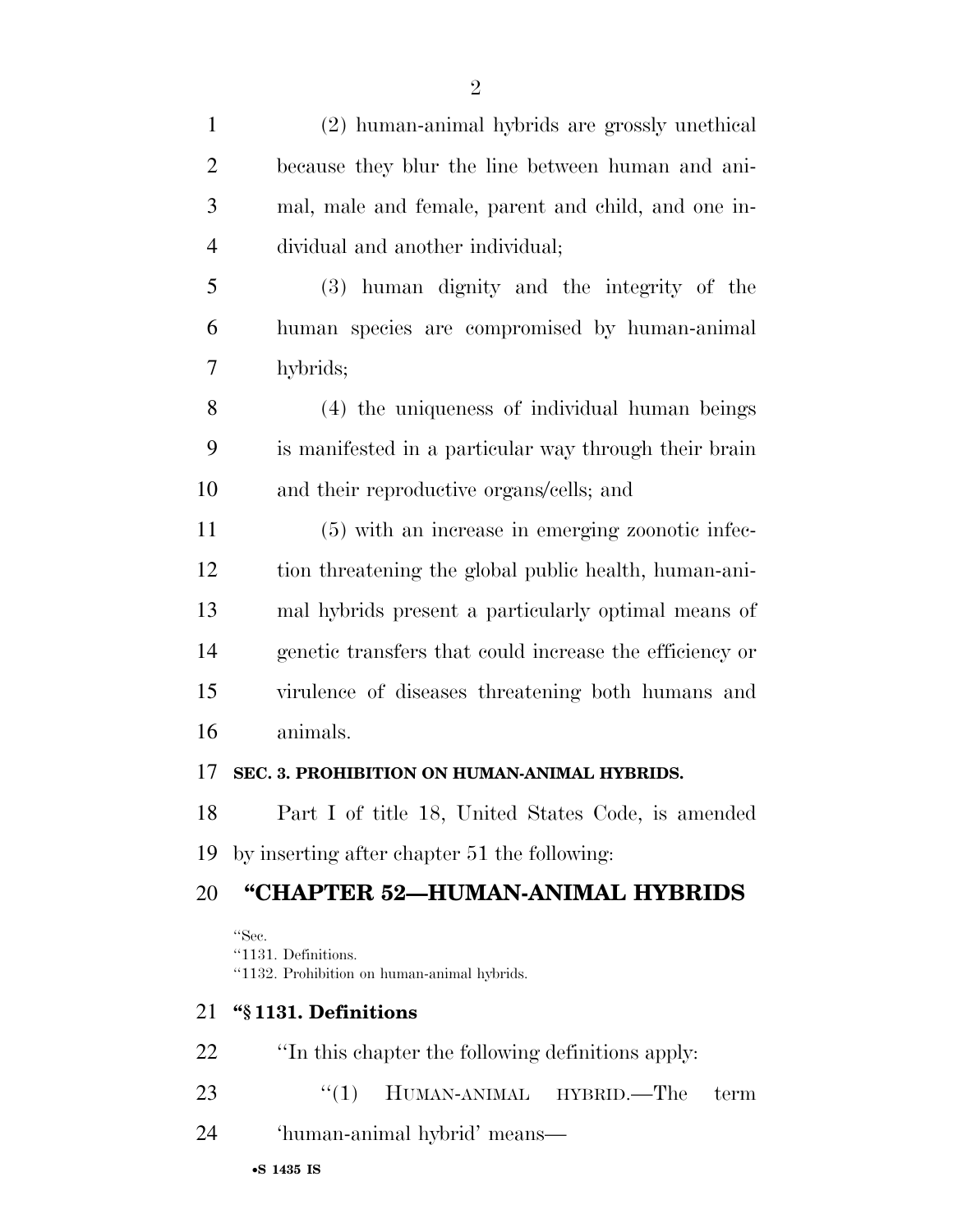| $\mathbf{1}$   | "(A) a human embryo into which a non-           |
|----------------|-------------------------------------------------|
| $\overline{2}$ | human cell or cells (or the component parts     |
| 3              | thereof) have been introduced to render the em- |
| $\overline{4}$ | bryo's membership in the species Homo sapiens   |
| 5              | uncertain;                                      |
| 6              | "(B) a hybrid human/animal embryo pro-          |
| 7              | duced by fertilizing a human egg with non-      |
| 8              | human sperm;                                    |
| 9              | "(C) a hybrid human/animal embryo pro-          |
| 10             | duced by fertilizing a non-human egg with       |
| 11             | human sperm;                                    |
| 12             | "(D) an embryo produced by introducing a        |
| 13             | non-human nucleus into a human egg;             |
| 14             | "(E) an embryo produced by introducing a        |
| 15             | human nucleus into a non-human egg;             |
| 16             | " $(F)$ an embryo containing at least haploid   |
| 17             | sets of chromosomes from both a human and a     |
| 18             | non-human life form;                            |
| 19             | $\lq\lq (G)$ a non-human life form engineered   |
| 20             | such that human gametes develop within the      |
| 21             | body of a non-human life form; or               |
| 22             | $\lq\lq (H)$ a non-human life form engineered   |
| 23             | such that it contains a human brain or a brain  |
| 24             | derived wholly or predominantly from human      |
| 25             | neural tissues.                                 |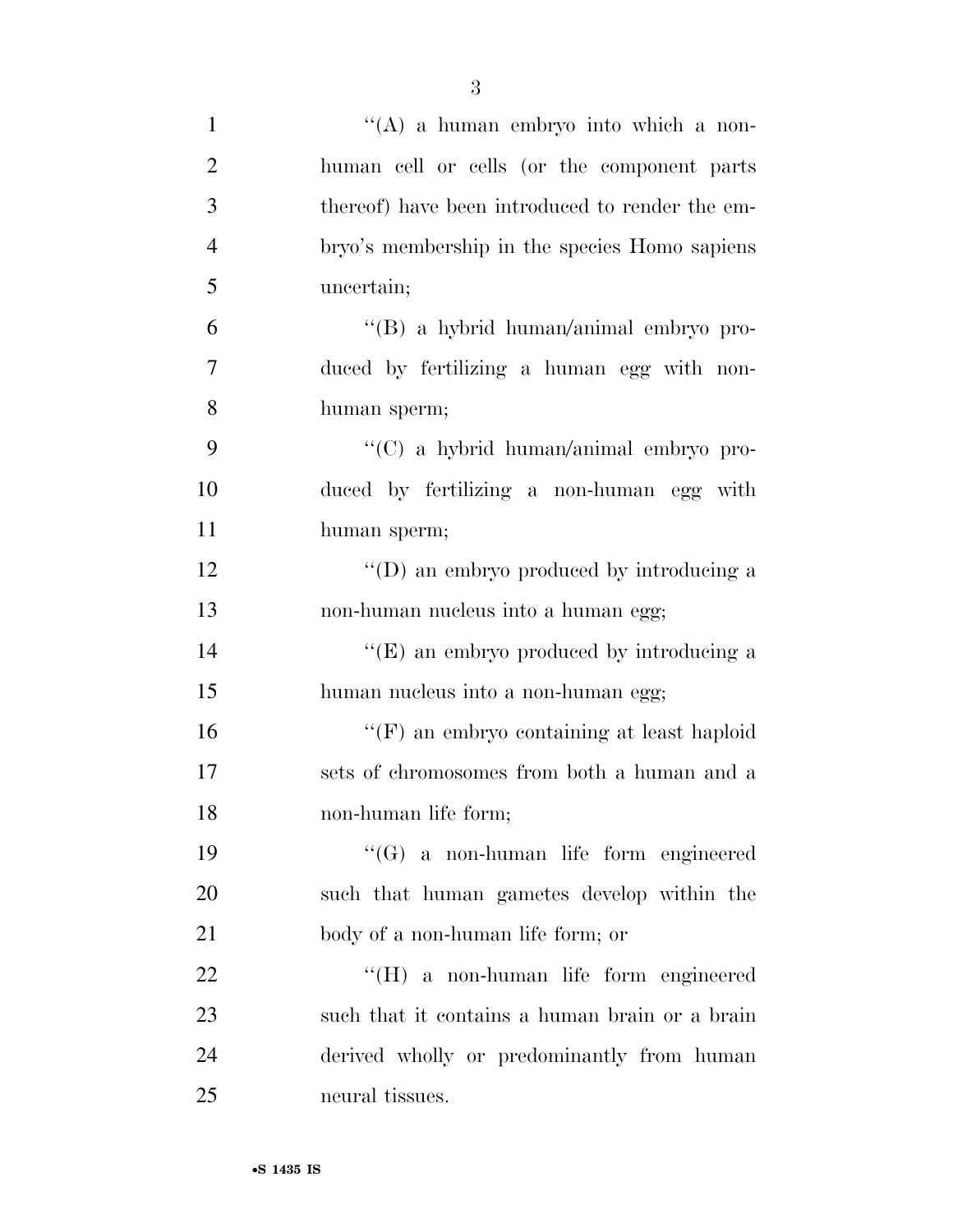| $\mathbf{1}$   | "(2) HUMAN EMBRYO.—The term 'human em-                      |
|----------------|-------------------------------------------------------------|
| $\overline{2}$ | bryo' means an organism of the species Homo sapi-           |
| 3              | ens during the earliest stages of development, from         |
| $\overline{4}$ | 1 cell up to 8 weeks.                                       |
| 5              | "§1132. Prohibition on human-animal hybrids                 |
| 6              | "(a) IN GENERAL.—It shall be unlawful for any per-          |
| 7              | son to knowingly, in or otherwise affecting interstate com- |
| 8              | merce-                                                      |
| 9              | $\lq(1)$ create or attempt to create a human-ani-           |
| 10             | mal hybrid;                                                 |
| 11             | $\lq(2)$ transfer or attempt to transfer a human            |
| 12             | embryo into a non-human womb;                               |
| 13             | $(3)$ transfer or attempt to transfer a non-                |
| 14             | human embryo into a human womb; or                          |
| 15             | "(4) transport or receive for any purpose a                 |
| 16             | human-animal hybrid.                                        |
| 17             | $``$ (b) PENALTIES.—                                        |
| 18             | $\lq(1)$ IN GENERAL.—Whoever violates subsection            |
| 19             | (a) shall be fined under this title, imprisoned not         |
| 20             | more than 10 years, or both.                                |
| 21             | "(2) CIVIL PENALTY.—Whoever violates sub-                   |
| 22             | section (a) and derives pecuniary gain from such vio-       |
| 23             | lation shall be subject to a civil fine of the greater      |
| 24             | of $$1,000,000$ and an amount equal to the amount           |
| 25             | of the gross gain multiplied by $2$ .".                     |